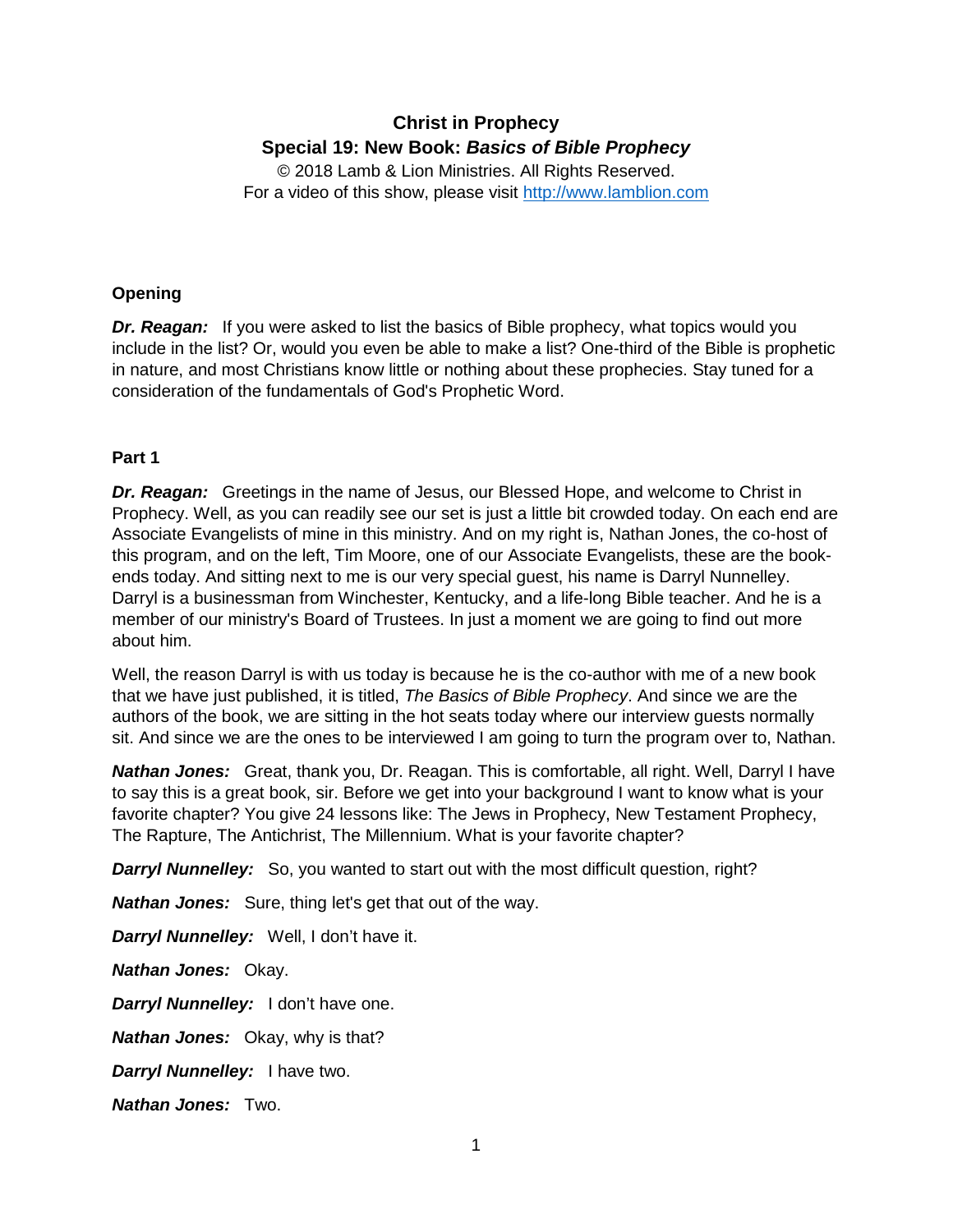**Darryl Nunnelley:** And the reason being number one of those two is chapter 18 is about the Second Coming.

## *Nathan Jones:* Yes.

**Darryl Nunnelley:** And then the other one is 23 about death.

*Nathan Jones:* Okay.

**Darryl Nunnelley:** And the reason why I would say that they are the most favorable to me is because those are the ones that I believe, from my talking to a lot of other people, that they don't know quite as much about as some of the others. In other words everybody wants to know about death, but nobody wants to talk about it.

## *Nathan Jones:* Right.

**Darryl Nunnelley:** And they don't understand what's happening at death. What is going to happen immediately? And then what's later? Versus is the spirit going to always be conscience, or is the body going to be dead and gone forever? Or are they ever going to be reunited? Just a lot misinformation out there about death.

*Nathan Jones:* Well, I can understand why you like death so much. How I met you was a fascinating story because we met in Israel while you were taking your wonderful family around. And then I came up to speak at a church in Kentucky, and you told me something amazing, that you only had a few months left to live according to the doctor. Is that why death is fascinating for you because you're here, you're alive. So what happened?

*Tim Moore:* A walking miracle.

**Darryl Nunnelley:** I hadn't even thought of that. No, the reason why I chose that one is that most people don't understand what happens after death. And many books go into it and they make in complex. But, Dave and I tried to make this very simple.

**Dr. Reagan:** It is amazing how many Christians think that when they die they become angels.

*Darryl Nunnelley:* Yes.

*Nathan Jones:* Well, we had long discussion in your hotel about death because you were facing it. Do you think the Lord then has given you a second chance to write this book? To do all the ministry that you do?

*Darryl Nunnelley:* Well, I don't know what all God does or when, but yes, He has lead me to this. And I had dreams of this book a long time ago. But thank goodness I didn't try to do it myself until I talked Dave into helping me with it. He is the mastermind behind this book.

*Nathan Jones:* So, the idea behind the book is, Dave? What is your favorite chapter Dr. Reagan?

*Dr. Reagan:* No, no, that's not true at all.

*Nathan Jones:* No.

*Dr. Reagan:* The idea behind the book is his.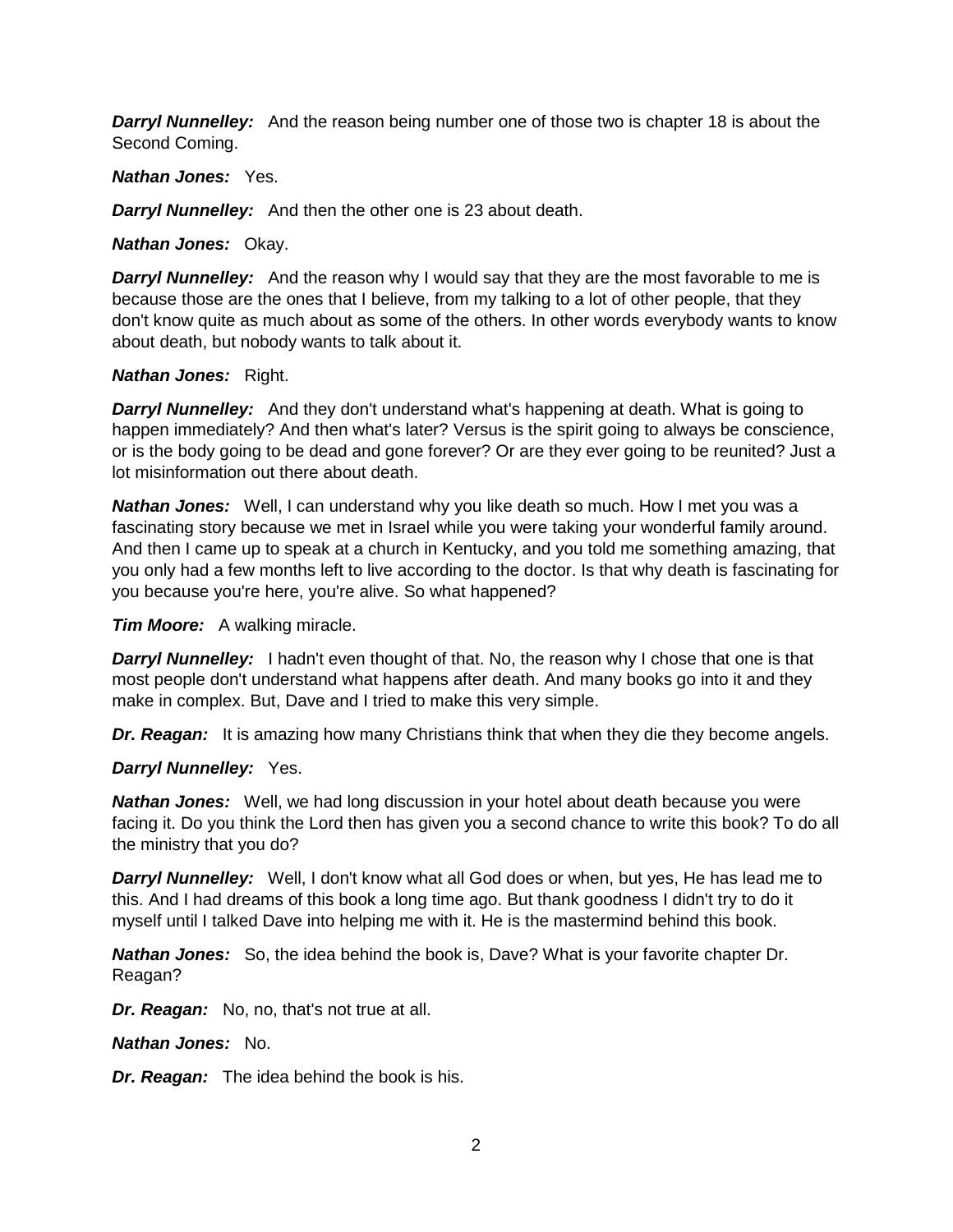## *Darryl Nunnelley:* Oh, then.

*Dr. Reagan:* He's the one who came up with the idea. He's the one who came up with the vision. And I was just simply the one who said, "I think it is a great vision, a great idea, and I'll help you." Okay.

*Nathan Jones:* So, the meeting of the minds.

*Dr. Reagan:* Now are you going to let me respond to that question?

*Nathan Jones:* I asked it, yes.

*Dr. Reagan:* Alright.

*Nathan Jones:* Please do.

*Dr. Reagan:* Well, I don't know that I have a favorite chapter. But I'll tell you what I think is the most important chapter of the 24. Without a doubt to me the most important chapter is number four, "The Interpretation of Bible Prophecy."

#### *Nathan Jones:* Oh, that is big. Why is that important?

*Dr. Reagan:* Because that's what everything depends on. And one of the things that we do in this book is that we start each chapter with a bold assertive statement. And in chapter three the bold assertive statement--chapter four that we make is, "Bible prophecy was meant to be understood by the common person." That means you don't have to have a Ph.D. degree. You don't have to have a seminary degree. You don't have to have a degree in hermeneutics. Whatever that is? I always want to ask, "Who is Herman?" But hermeneutics. But our point is that if you are going to understand Bible prophecy you need to take it for its plain sense meaning. And the problem is that most people have always spiritualized prophecy; that has been true of the Church since 400 AD. And the result of that is that the majority viewpoint in Christendom today is the Amillennial viewpoint. Which is totally based on the spiritualization of prophecy. It ends up saying end time Bible prophecy does not mean what it says. If you spiritualize prophecy you will end up being an Amillennialist, or Postmillennialist. If you take it for its plain sense meaning you become a Premillennialist. And what happened was the Catholic Church in 400 AD adopt Amillennialism, began to spiritualize all of Bible prophecy. Nobody could say anything because the church ruled absolutely. And it wasn't until really the 1700s when people could get hold of the Bible because of the invention of the printing press. And they began to read the Bible because it had been translated into their languages. And they began to say, "Hey, the Bible says Jesus is coming back, going to reign for a 1,000 years; says so six times in Revelation 20. It says so all through the Old Testament." And they began to develop once again the idea of Premillennialism; that the Lord is coming back to reign for a 1,000 years. So, that to me is the key to all of Bible prophecy; do you approach it symbolically or for its plain sense meaning?

*Tim Moore:* Well, I think you all have answered one of the questions I would have asked which was who came up with the idea for this book. And obviously it initiated with Darryl, and then Dave you followed up on that.

*Dr. Reagan:* Yeah, Darryl came up with the idea, the vision. He presented me with all the chapters, and he wrote the first draft of all of them, and then I took it from there.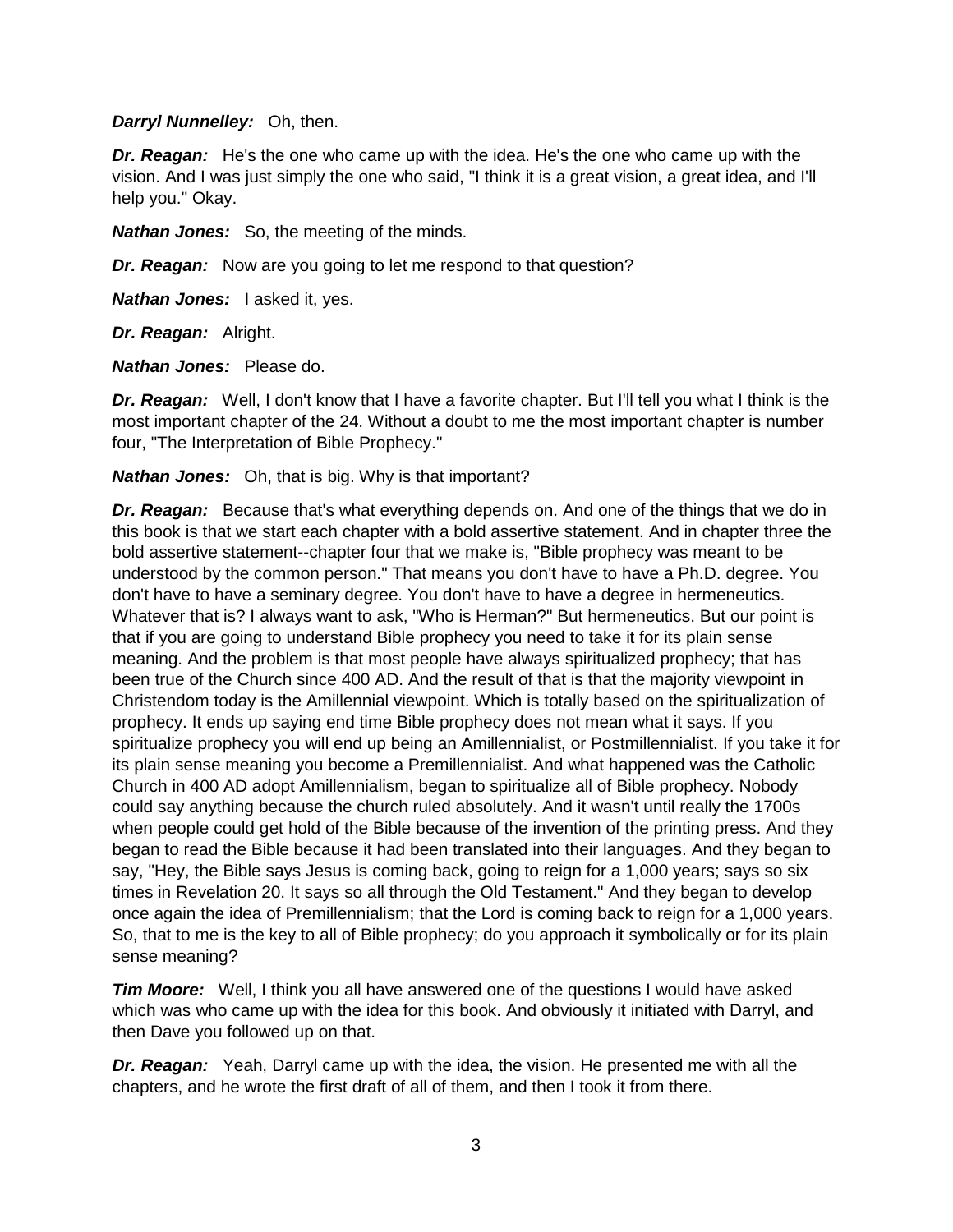*Tim Moore:* And you all have really touched on the purpose of the book which is to get the average person understanding that they too can understand Bible prophecy. And then an outline of some of the lessons that Bible prophecy would teach.

*Dr. Reagan:* Yeah, what Darryl has taught for many, many years an overview of the Bible using a book similar to this. And he came to me and said, "You know I've done this for years. How about one that just focuses on Bible prophecy?" Why don't you just talk little bit about your vision, and your purpose.

**Darryl Nunnelley:** Well, I was teaching in Africa for several years; I would go twice a year spring and fall. And then after a while of teaching some other things besides the overview of the Bible these people got to started to asking me, "Why don't you tell us about prophecy?" And that's when I came back I realized now, and looked up some prophecy and looked up some scholars. And that is when I landed on Dave, and his conference. And I went to the first two and realized that this man's books I need to get. So then I went back and started teaching prophecy to those people in Africa. And what I liked about that is they had no preconceived notions. They weren't into spiritualization like a lot of Americans, excuse me, are. And they just wanted to know what the Bible says, plain and simple.

*Tim Moore:* Wow. What a blessings.

**Darryl Nunnelley:** And so, I kept going. And I got to thinking about how I had taken that book that Dave was just talking about that survey of the Bible book, and I had changed it a little and put it on PowerPoint and they got it. And I was, I was a lot of people. I don't think I'm abnormal, my parents drug me to church. Okay? Every Sunday of my life. And I knew all the stories; I knew everything about them forward and backward except where they fit. What the dispensations were. What God's plan is? And I just felt kind of lost and actually did not understand how to read the Bible or understand it. So, I got back from Vietnam and I went to a church with my wife at that time where she had been going. And the preacher, he was kind of a tall guy, put his arms around me. I had never met him before and said, "Darryl, I'm starting a new class next Sunday and I want you in it." Well, I was used to taking orders. I said, "Yes, sir." And so I did. It was a 26 week lesson. And a lightbulb came on. I mean I then understood dispensations and why this person came before that person, and how it fit in God's plans. And not just the difference between the Old Testament and New Testament but the context of a lot of things in it. And I never will forget at the last meeting he said, "Okay, now people in this church have heard about this book and this lesson. And we are going to start it again next week, and Darryl Nunnelley is going teach it."

*Nathan Jones:* Surprise.

*Tim Moore:* Praise the Lord!

*Dr. Reagan:* Well, that is the best way to learn something.

*Darryl Nunnelley:* Oh, yes, right. So, that's what got me started.

*Tim Moore:* You know it is fascinating to me you mentioned the new believers in Africa resonating with this message of Bible prophecy. And I tell people all the time that when Paul went to the church at Thessalonica he didn't wait years and decades like some folks tend to today to get around to Bible prophecy. Early in his teaching with this young brand new planted church he was talking about the return of Christ, and Bible prophecy. And they were hungry for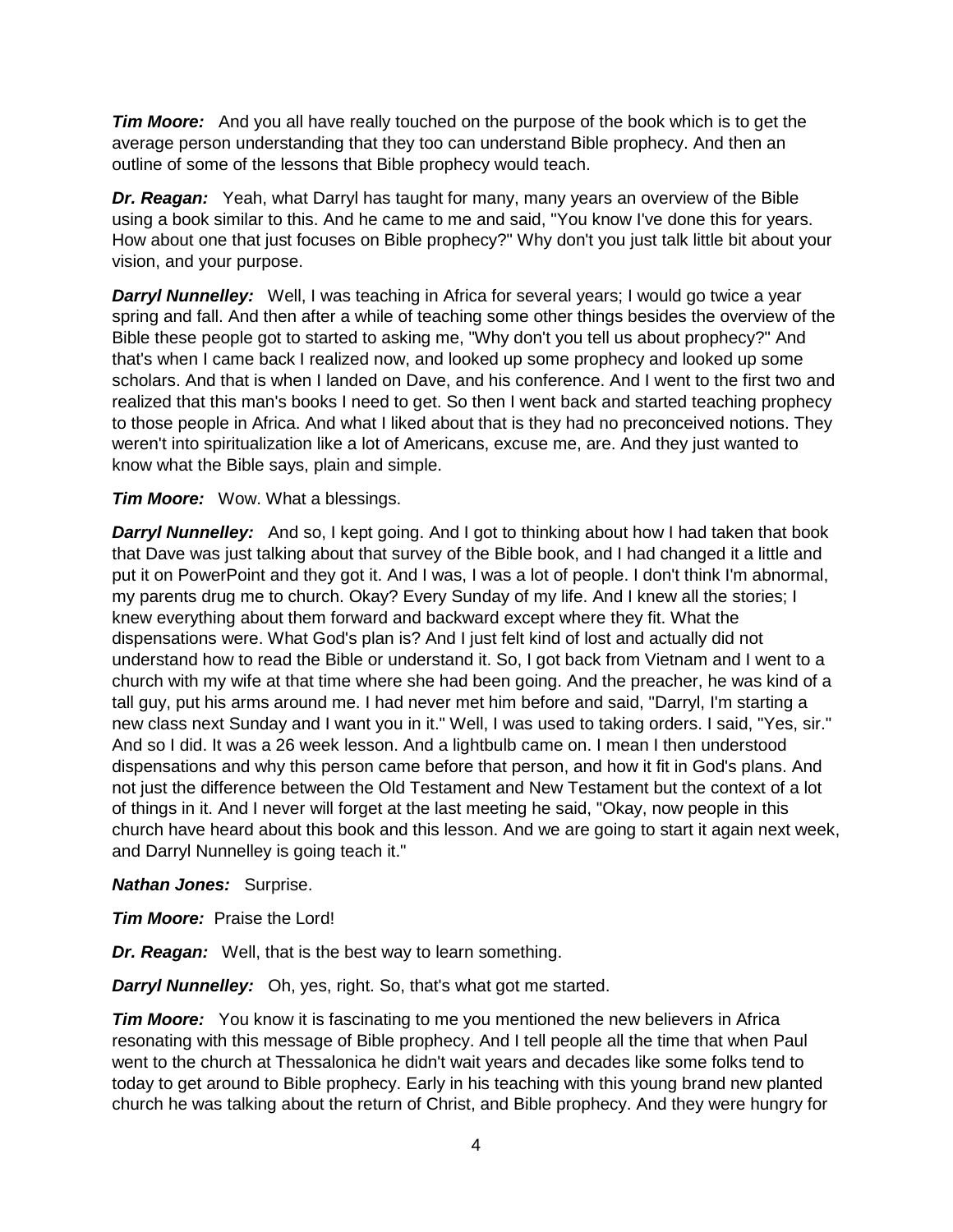that message, and had follow up questions. Which is why he wrote two more letters to them that we have to this day. So, your testimony of the believers in Africa is so powerful, as it would apply to those of us here.

*Dr. Reagan:* Yeah, and keep in mind too that the very first Gospel sermon ever preached by Peter on the day of Pentecost was all Bible prophecy. All he did was say, "The scriptures say this; Jesus did it. The scriptures says this; Jesus did it." And finally they yelled, "What must we do to be saved."

# *Tim Moore:* Amen.

*Nathan Jones:* Well, Dr. Reagan since you helped format the book you added a lot bells and whistles I guess you would say, you put a lot under the engine. What are some of the formats? What are some of the features that you put in this book?

*Dr. Reagan:* Well, we came up with what I said previously was a bold statement for every chapter in here. For example The Church in Prophecy: "The fact: There is both bad news and good news for the Church in Bible prophecy." And then what we do is we try to develop that statement, or concept with scripture. And we have at-- it's direct, it's to the point, it's succinct. It's not you know somebody talking forever about this, but it gets right down to the point.

*Nathan Jones:* It is just a few pages per chapter, right?

*Dr. Reagan:* And then we conclude each chapter with study questions that a teacher can use with the students. And the students themselves can use. A person doesn't have to have a teacher with this they can go through it themselves, but it's designed for a class. And then we also have charts, we have diagrams, we have certain boxes where there is special information in them. We have a lot of quotations from various Bible prophecy teachers like Tim LaHaye, and people like that, David Jeremiah. So, we've put into this a lot of different sources and thought processes for people to look at.

**Darryl Nunnelley:** And this is called the basics. In other words anybody can take this if they don't even know about prophecy because we've put in a lot of scripture. They can take it and learn along with a class just moderate the class with the questions. And understanding that they don't have to dig deep into anything like most prophecy books are, this is called an overview. A basics that anybody can teach.

*Nathan Jones:* We'll I'm anxious to dive into it. So, folks, we are going to take a break, briefly, and when we get back I'm going to ask them, Tim and I questions related to the Bible prophecy that they teach in this book.

# **Part 2**

*Nathan Jones:* Welcome back to Christ in Prophecy and our discussion of this new book, "The Basics of Bible Prophecy." I'm Nathan Jones, Associate Evangelist and Web Minister here at Lamb & Lion Ministries. And on the other end is Tim Moore who also serves as an Associate Evangelist with our ministry. Tim and I are interviewing Dr. Reagan and Darryl Nunnelley. Dr. Reagan is of course the Founder of our ministry, and Darryl Nunnelley actually is one of our Trustees. The two of them teamed up to produce this new book. Now, on the back cover of the book is a series of Bible prophecy questions that are addressed in the 24 lessons contained in this book, "The Basics of Bible Prophecy." So, Tim and I are going to start throwing these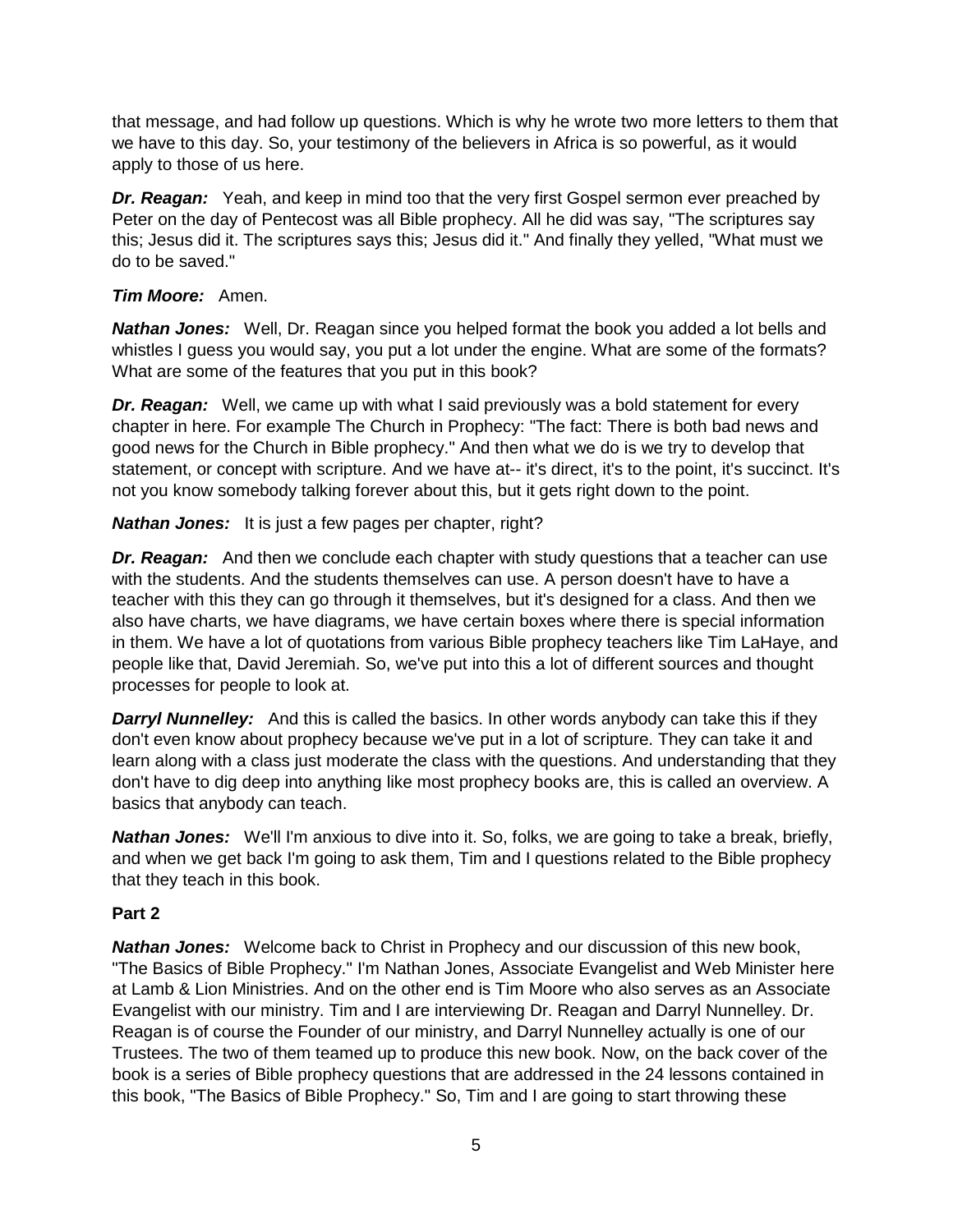questions at Dave and Darryl. And Tim why don't you go ahead and lead with the first one would you?

*Tim Moore:* I'd love to. We already talked a little bit about the interpretation of Bible prophecy as symbolic or literal? I'd got to tell you Darryl I thought of you recently when I heard a great sermon on Ezekiel 37, the Valley of Dry Bones, but it was all spiritualized. The man wanted to talk about how God restores us. And truly that is a great principle, but did not address one iota of the literal fulfillment in our day and age. So, I want to ask you: Have all the Old Testament prophecies been fulfilled? Or what relevance do they have for us today?

**Darryl Nunnelley:** Oh, a lot of relevance. And no, they haven't all been fulfilled in anyway shape or form.

*Tim Moore:* Right.

**Darryl Nunnelley:** You know there were 109 prophecies, specific prophecies about Jesus' First Coming.

## *Tim Moore:* Yes.

**Darryl Nunnelley:** And all of them came true, to a T. Well, there is as many prophecies about Jesus' Second Coming in the Old Testament as there are in the New Testament. There's also many other prophecies that haven't been fulfilled such as in the wars of the end times, many other cases. So, we can go back, what has been fulfilled exactly, prophecies in the Old Testament, and therefore we know, just another way of knowing for sure that the Bible is the perfect Word of God.

## *Tim Moore:* Amen.

**Darryl Nunnelley:** And we can also know for sure that the prophecies that have not been fulfilled will be coming true just like it said.

*Tim Moore:* Well said.

*Dr. Reagan:* You know Tim, people might be shocked to realize that there are many people who teach that all Old Testament prophecies have been fulfilled.

# *Tim Moore:* Yes.

*Dr. Reagan:* I was at a national religious convention several years ago where I was asked to have a discussion. It wasn't a debate, but discussion where I presented my viewpoint, the other person presented his viewpoint. There were questions. I argued that Jesus is coming back to reign again. And the other person said, "No, He's not." And I said, "Well, what about Zechariah 14?" And I pointed out that Zechariah 14 says the Lord is coming back to the Mount of Olives. When His foot touches the mount it is going to split in half, He's going to speak a supernatural word, the Antichrist and his forces will be destroyed. And verse 9 says, "On that day He will become king over all the earth." Somebody in the audience asked the other fella, said, "What does that mean?" And he said, and this was a seminary professor, and he said, "I haven't the slightest idea of what it means. But I can guarantee you one thing it was fulfilled somewhere, somehow because all Old Testament prophecies have been fulfilled." And then he gave us his biblical reason for that, Luke 24:43 Jesus said, "These are my words which I spoke to you while I'm still with you that all things which are written about me in the Law of Moses, and the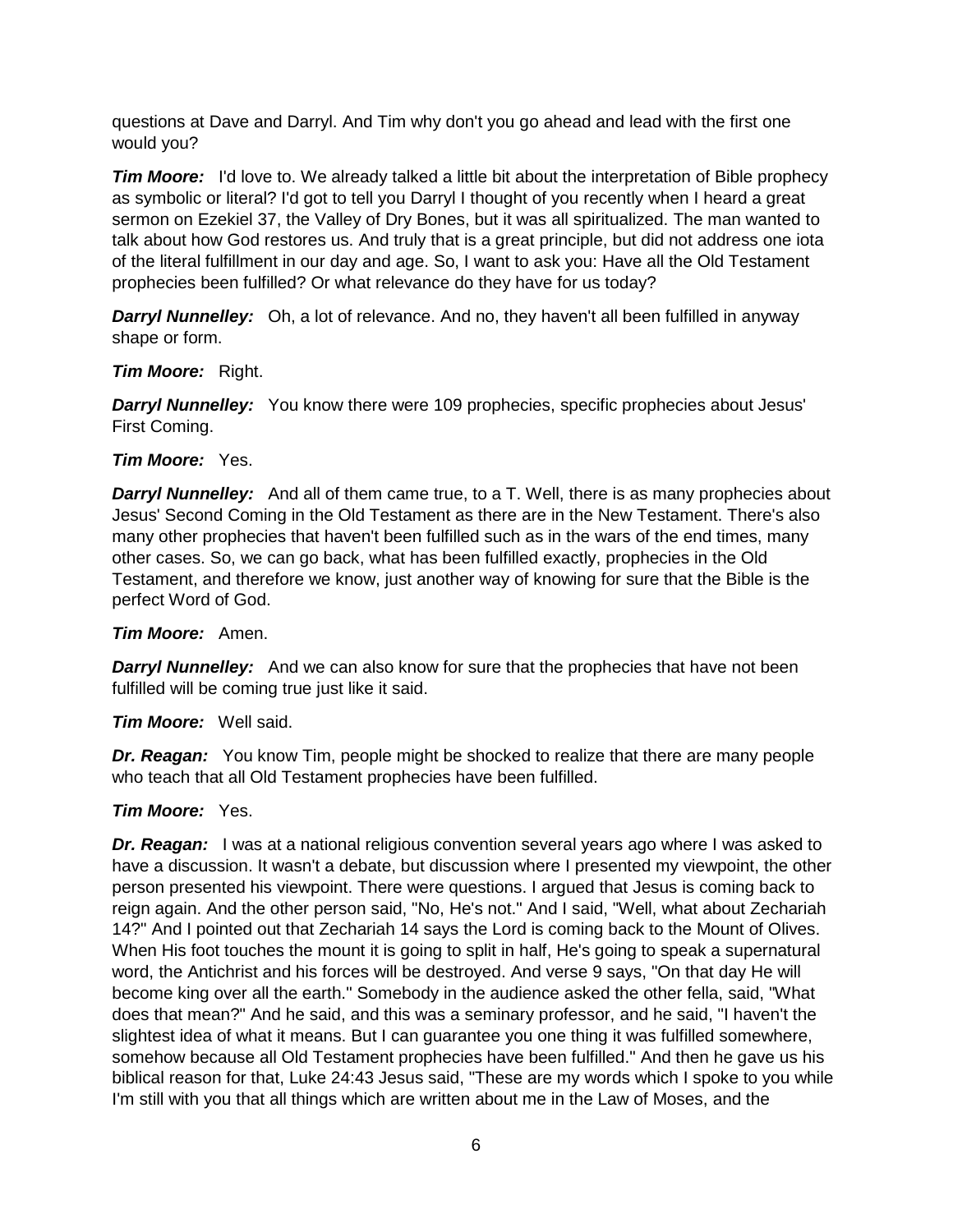prophets and the Psalms must be fulfilled." Well, I would say, "Amen. They must be fulfilled." But it doesn't say they have been fulfilled.

# *Tim Moore:* Amen.

*Dr. Reagan:* So, yes. And one of the reasons so many in the church just don't understand prophecy is because very few read the Old Testament. And you cannot understand the New Testament without the Old Testament. Daniel and Revelation fit together like a hand in a glove.

# *Tim Moore:* Yes, they do.

**Darryl Nunnelley:** And not only that but the only thing Revelation 20 tells us about is the timing of the Millennium. The Old Testament tells us what's going to happen in the Millennium, in New Testament the Millennium.

*Tim Moore:* Well, Darryl it is obvious you're not only a student, but an apt teacher of Bible prophecy and everything else related to the Word of God.

*Nathan Jones:* Well, in your research and this is what I want to get into because you were facing down death, you had months to live the Lord gave you second chance. You studied death, and you studied Heaven. I love the subject of Heaven, chapter 20 tell us what did you learn about Heaven. What's it going to be like?

**Darryl Nunnelley:** And that's something so many people don't understand but we put it in concise form. A lot of people don't realize it's not going to be an ethereal Heaven, we're not going to be on clouds playing harps.

*Nathan Jones:* Yeah, how do ghosts play harps?

*Dr. Reagan:* Really?

*Nathan Jones:* Don't their hands go through the harp?

*Dr. Reagan:* Oh, I always thought we were.

**Darryl Nunnelley:** Well, I can't play a harp anyhow. So. So, it's going to be a real place. Our bodies are going to be reunited with our spirit. We are going to have a perfect body.

*Dr. Reagan:* So, it will be tangible, you could touch us.

**Darryl Nunnelley:** Yes, and we will be continually learning, never as much as God, He knows everything. We are going to be continually experiencing and knowing other people. Okay? And it's going to be a perfect situation. I mean God is going to be light, the sun is going to be destroyed in Revelation. Okay? And it will be perfect light. So, it will be such as like I like to say, it is like a frog in water. A frog is in its own realm. It doesn't know what driving a car. It can't even tell the difference between a barn and a house. It doesn't know if it's a cow on the shore, or if it's a person. A fish is in its own realm and he doesn't understand our realm. The same way with an eagle. He doesn't understand what it is like to turn a TV on or cook breakfast, or knows there is a difference between electric or gas. He's in a different realm. And so it is hard for us to understand that the Bible says it's going to be a perfect thing because it is beyond us. God is spirit. And in John 3:24 says, "We must" M-U-S-T, "must worship God in the spirit."

*Tim Moore:* Amen.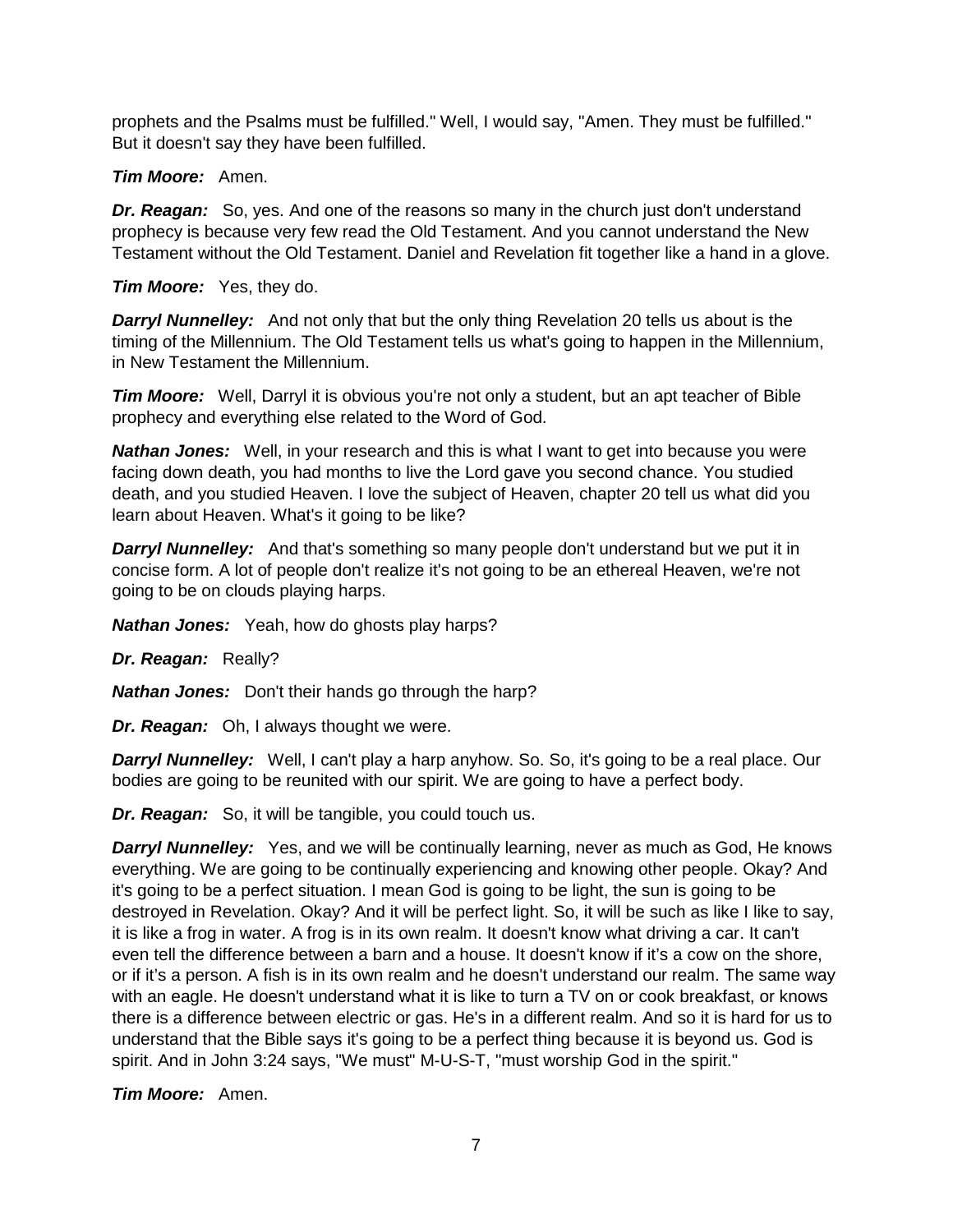*Nathan Jones:* Okay. And that's what we will be, we'll be spirits then in our holy heavenly body.

*Darryl Nunnelley:* In our spirit body, tangible spirit.

**Nathan Jones:** I love it when you taught this to people Dr. Reagan as you tell them they are not going to spend eternity in Heaven and they're shocked. Where are they going to spend it?

*Dr. Reagan:* Well, they will be in Heaven, but Heaven will come to earth. So, heaven right now is not on earth. Heaven is where God resides. But the book of Revelation says point blank God is going to come down to the new earth, and He is going to live in our presence eternally. And we will live in His presence eternally. We will have tangible bodies. We'll be on a new earth, and God will be living there with us. And that just comes as a real shock to most people because I find most Christians believe we are going to be these ethereal bodies, spirits, ghosts, and we are going to live in an ethereal world and there is nothing tangible. It's going to be on a new earth. And so, you know Randy Alcorn wrote, we quote he a lot in this and Randy Alcorn wrote the most definitive book there is on Heaven. And he said, "If you want to know what Heaven's like go out and look out in your backyard at what you see and consider it to be perfect, perfected, everything you see perfected." That's what the new earth is going to be like.

*Nathan Jones:* No chiggers.

*Dr. Reagan:* No chiggers. No chiggers.

*Tim Moore:* Well, we sing, "Heaven came down and glory filled my soul." So, literally, Heaven will come down and glory will flood the earth with the presence of Jesus Christ.

**Dr. Reagan:** Even, so, though his point is so good that there is nothing--even when we think of it that way we cannot fully understand what it is lying ahead of us. One of my favorite verses in the Bible is Romans 8:18 which says, "That the sufferings of this present time are not even worthy to be compared to the glory that is yet to be revealed to us."

*Tim Moore:* Amen.

*Dr. Reagan:* And I know some people who are suffering mightily, mightily.

*Tim Moore:* It's like the song that is playing right now says, "I Can Only Imagine." We can only imagine how glorious it will be. But you all excite me with the thing that we can look forward to which is being with the Lord. So, let's talk a little bit about the timing of the Lord. How can we know that we are living in the season of the Lord's return? We talk about signs all the time, Darryl, but what is your study and really your presentation in this book have to say about the signs pointing to the soon return of Jesus Christ?

**Darryl Nunnelley:** Well, Dave has categorized the signs. And then a lot more he didn't actually get around to it but there are so many. The signs of nature. The signs of society. The signs of spiritual, both positive and negative. You talked about a minute ago. And then, Nathan, the signs of technology.

## *Nathan Jones:* Yes.

*Darryl Nunnelley:* And, Dave, the signs of world politics.

*Nathan Jones:* Yes.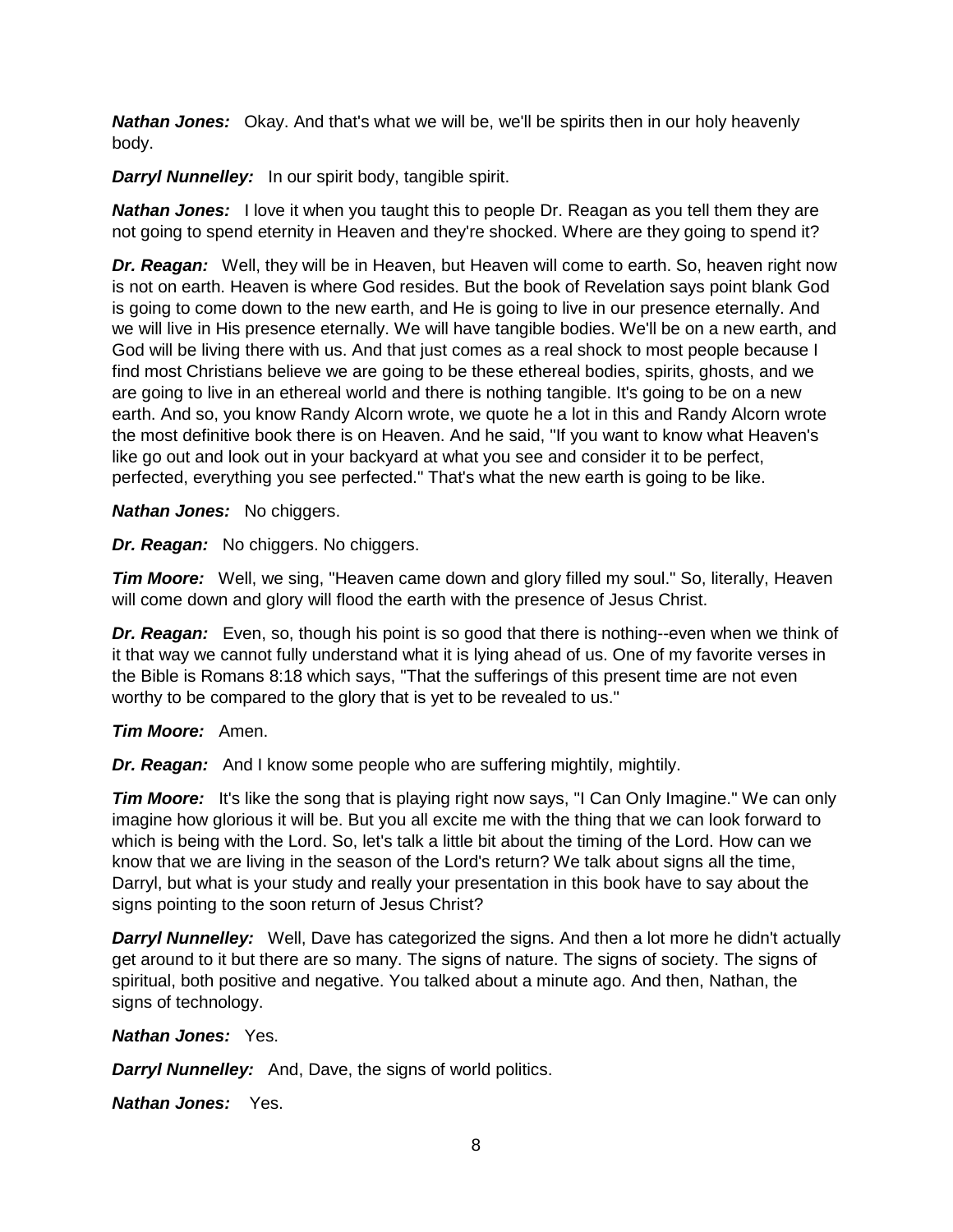*Darryl Nunnelley:* And, Tim, the signs of Israel.

*Tim Moore:* Yes, sir.

*Nathan Jones:* Especially Israel.

**Darryl Nunnelley:** Okay, but here in just the last few years, like the last three or four years I dare say practically every prophecy scholar has agreed that the main sign is convergence. The converging of all the other signs. Before that for several years it was about Israel, what's happened to Israel, through Israel, because of Israel, whatever, and they're still very important. But it is the convergence of all the signs coming together is how we know the season is near.

*Tim Moore:* Yes, sir. Oh, my. Well, I couldn't agree more.

**Dr. Reagan:** I don't have anything to add to that. That was very well put. We don't know the date. We cannot know the date. There are many people who think they do but they're sincerely deceived. But we can know the season.

*Nathan Jones:* Well, speaking of not knowing the date you have a chapter on the Rapture. There is a lot of fear right now with the world getting worse and worse. Some people are feeling a little hope right now with our current president, but overall the world's a mess. And Christians are worried that it is going to get so bad that we will live into the Tribulation; the seven years of God's wrath on this earth. And then we get this term the rapture. Is it even in the Bible? What is the concept? Tell us quickly a little about that.

*Darryl Nunnelley:* Well, the rapture in the Greek was called, "harpazo." And then when the Latin Vulgate was translated it became "rapturo," and that's where we get the name rapture, but it means caught up. Taken away.

*Nathan Jones:* So, it is a Latin word that has been translated into English into what?

**Darryl Nunnelley:** Rapture, in other words. But some of the translations say caught up. That's okay. Fine. There have been a lot of people raptured like Enoch, and Elijah, even Philip we don't know where he went but he was raptured. Okay? Jesus was raptured, so was Isaiah and Paul.

*Nathan Jones:* So, it is a very biblical concept.

**Darryl Nunnelley:** Yes, it is. And it's very clear that Jesus is going to keep the true believing Church, not the fake people, Christians, but the true Christians.

*Nathan Jones:* Who have accepted Him as Savior.

*Darryl Nunnelley:* He is going to keep us from the wrath.

*Nathan Jones:* And He is going to do that?

*Darryl Nunnelley:* With the Rapture, before the Tribulation.

*Nathan Jones:* Explain a little then what is the Rapture going to be like?

**Darryl Nunnelley:** Well, first of all the New Testament Saints are going to be caught up to Jesus who comes down to the clouds, or in the air.